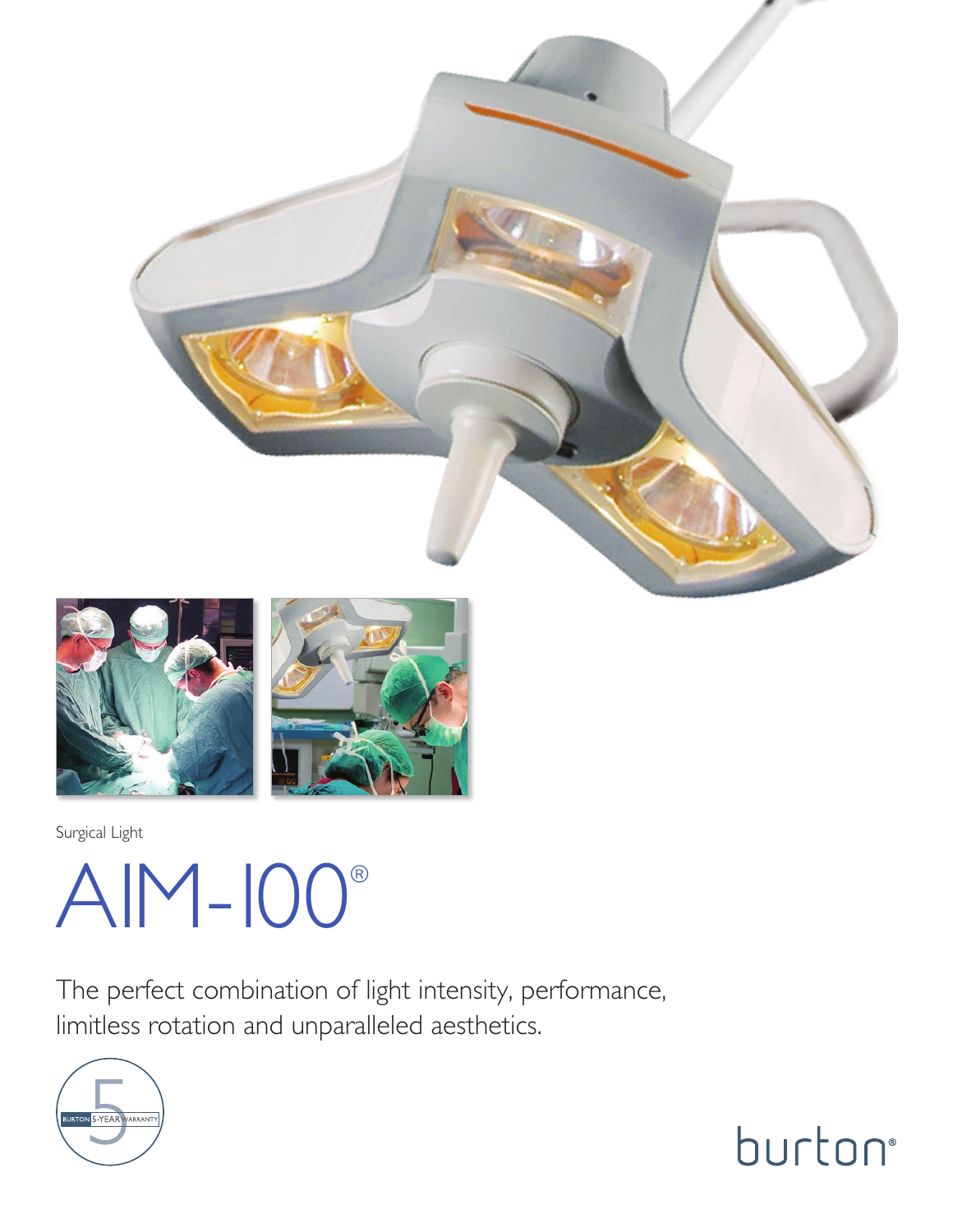Surgical Light

## AIM-100

Limitless rotation, class-leading intensity and endless versatility.

Providing both amazing value and unparalleled aesthetics, Burton's AIM-100 also boasts limitless rotation on ceiling mounts (a feature previously available only on OR type lights). Along with highest intensity illumination, AIM-100 delivers very smooth focus and superior maneuverability. A longer arm system ensures it can be positioned in the widest range of positions possible, making it ideal for outpatient procedures in a variety of settings and practices including trauma centers, ERs, ambulatory surgery centers, ICUs, physician offices, clinics, plastic surgery, dermatology, and ophthalmology

Designed to meet even the most demanding healthcare facility's specifications for high-intensity, cool operation and low cost.





#### **Features**

- High-intensity of 63,000 lux (5852 fc) at 1 meter (per lighthead on double ceiling model)
- 3500 K color temperature offers natural and true coloring
- High CRI (Color Rendering Index) of 97
- Uses three quartz halogen bulbs each rated with a 2000-hour bulb life. Bulbs wired in parallel for continuous operation
- Compact 20" (51 cm) diameter lighthead
- Extremely smooth focus mechanism with center sterilizable handle
- 360° limitless arm and mounting system rotation around vertical axes (on single ceiling models)
- Cool operation for long hours of use
- 120V standard; 100 and 230 / 240V models available
- IEC/UL 60601-1 / IEC 60601-2-41 / IEC/EN 60601-1-2; CAN/CSA C22.2 601-1 M90 certified
- 5-year limited warranty
- Assembled in USA

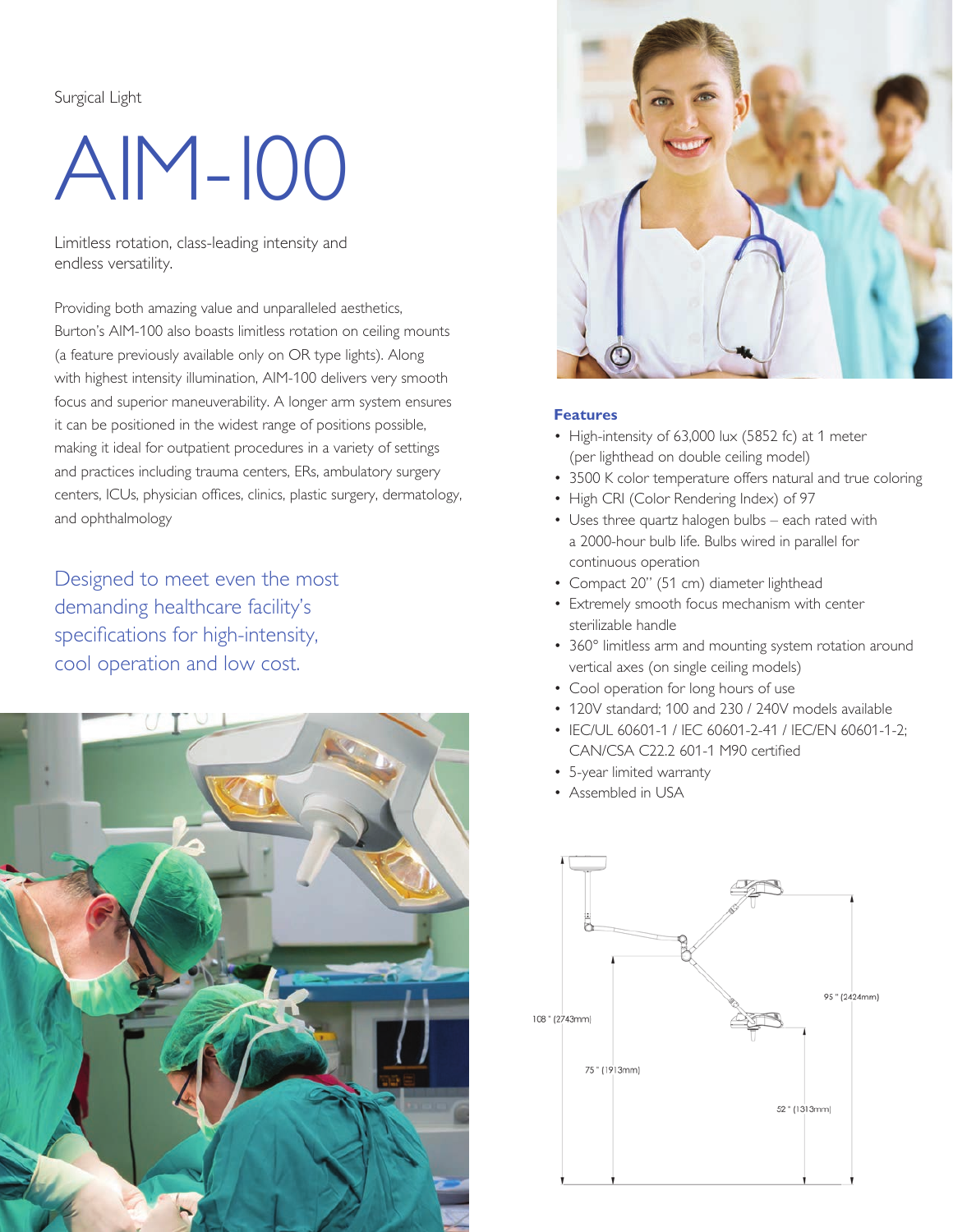



## Ordering Information

| <b>120V Model</b> | 230/240V Model | 230V SP Model* | <b>100V Model</b> | <b>Description</b>          |
|-------------------|----------------|----------------|-------------------|-----------------------------|
| A100FL            | A103FL         | A102FL25       | A101FL            | Floor Stand                 |
| A100SC            | A103SC         | A102SC25       | A101SC            | <b>Single Ceiling Mount</b> |
| A100DC            | A103DC         | A102DC25       | A101DC            | Double Ceiling Mount        |
| A100W             | A103W          | A102W25        | A101W             | <b>Wall Mount</b>           |

### **ACCESSORIES**

| <b>Model</b> |                                    |
|--------------|------------------------------------|
| 1017111PK    | Set of 3 AIM-100 Replacement Bulbs |
| 1017040      | Sterilizable / Autoclavable Handle |
| 0008100PK    | Disposable Handle Covers, 25/box   |
| 1017084      | 42" Drop Tube                      |
|              |                                    |

*\*SP Model refers to Spanish Language Manuals.*